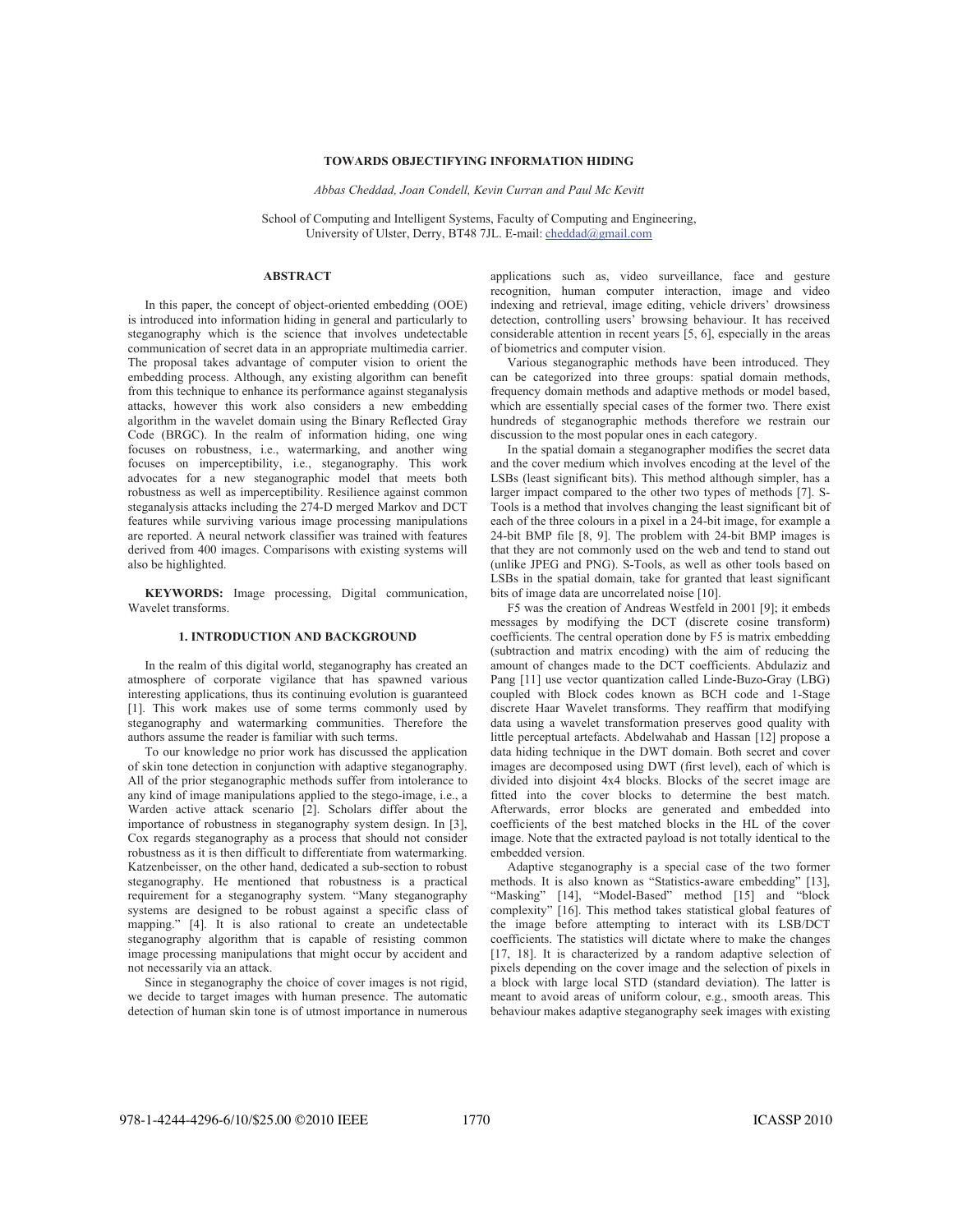or deliberately added noise and images that demonstrate colour complexity.

Spatial domain algorithms are prone to statistical attacks such as Chi-Square  $\chi^2$  [19] and  $\pm 1$  steganalysis [20]. Frequency domain, i.e., JPEG, methods are venerable to attacks in the form of double compression effect, statistical distribution of DCT coefficients and merged statistical features as we will discuss later.

This paper is organised as follows. A brief disclosure of two algorithms to segment regions of interest in grayscale and colour images is discussed in Section 2.1. In Section 2.2, a wavelet steganographic algorithm is provided. Then Section 3 emphasizes the robustness of the algorithm. Section 4 highlights the limitation and merits of this work. Finally, the conclusion is drawn in Section 5.

### **2. THE PROPOSED SCHEME**

#### **2.1. Image content segmentation**

For grayscale face images, we use the algorithm described in [21], which has the advantage of extreme ease of implementation. Given a set of 2D points, the Voronoi region for a point  $P_i$  is defined as the set of all the points that are closer to  $P_i$  than to any other points. More formally we can say: Let  $S = {P_1, P_2, ..., P_n}$  be a finite subset of  $R_m$  and let *d:*  $R_m \times R_m \rightarrow R$  be a metric. We define the Voronoi region  $VR(P_i)$  of a point  $P_i$  via  $VR(P_i) = {P \in R_m | d}$  $(P, P_i) \le d$   $(P, P_j)$  for all  $j = 1, 2, ..., n, j \ne i$ , i.e., *VR*  $(P_i)$  is the set of all points that are at least as close to Pi as to any other point of *S*. The set of all '*n' VR* is called the Voronoi Diagram *VD(S)* of *S* [22]. *VD* is generated from a set of sites that correspond to the image histogram bin values. In essence, these points are  $\leq$  255. A set of triangulation vertices is then produced (Delaunay Triangulation) which dictates the graph cut. After image segmentation template matching is used to vote for a face blob.

For colour face images, we use the algorithm described in [23], a skin probability map is created from a special non-linear transformation that injects a zeroed *R* (the red component in RGB images) into its formulation.

## **2.2. The proposed embedding algorithm**

The central focus of this paper is to embed the secret message into the approximation decomposition in the first-level 2D Haar DWT with the symmetric-padding mode guided by the detected skin tone areas. A coefficient's precision is left intact while only its integer element carries the secret bit using BRGC. The last LSB where the steg-value, compared to the plain-value, is unchanged, increased or decreased by one (i.e., change by  $\pm 1$  in the 1<sup>st</sup> LSB or  $\pm$  4 in the 3<sup>rd</sup> LSB) eventually leaves traceable statistical violations. Many algorithms to date still use such conventional models either in the spatial domain or the transform domain. The BRGC allows alteration to even the third LSB (i.e., change by  $\pm 3$ ) in the DWT without much degradation compared to the conventional use of PBC (Pure Binary Code). Let a plain-image pixel at the approximation level of a  $1<sup>st</sup>$  level DWT be the coefficient *C* and let the secret bit be '0': C=325.09821988712.

**BRGC** Cint=325, Store=.09821988712 BRGC  $(C_{int}) = '111100111'$ Steg-image (BRGC (C<sub>int</sub>)) = '111100011' BRGC -to-Decimal= $'111100011'$  $\rightarrow$  322 Steg-image=Concatenate (322, Store) = 322.09821988712 Difference  $\pm 3$  (odd number).

PBC  $Bin (C<sub>int</sub>) = (101000101)<sub>2</sub>$ 

Steg-image (Bin  $(C_{int})$ ) = (101000001)<sub>2</sub>

Bin-to-Decimal =  $(101000001)_{2}$   $\rightarrow$  321

Steg-image= Concatenate (321, Store) = 321. 09821988712

Difference  $\pm 4$  (even number).

n

The algorithm starts by first segmenting probable human skin regions, using the former mentioned methods, such that:

$$
C = C_{bg} \cup C_{fg}, \text{where, } C_{fg} \in \{ \bigcup_{i=1}^{n} S_i \}, S_i \cap S_j = \emptyset, \forall i \neq j \tag{1}
$$

In Eq. (1) *C*, *Cbg*, and *Cfg* denote the cover image, the background regions and the foreground regions respectively.  $\emptyset$  denotes the empty set and  $(S_1, S_2, \ldots, S_n)$  are connected subsets that correspond to skin regions. We found that embedding into these regions produces less distortion to the carrier image compared to embedding in a sequential order or in any other areas. Such phenomena result from the fact that the eye does not respond with equal weight of sensitivity to all visual information. This is consistent with the claim that certain information simply has less relative importance than other information in the human visual system. This information is said to be psycho-visually redundant since it can be altered without significantly impairing the quality of the image perception [24]. Human presence in digital photography and video files encourages such an approach. In this context, the postulation of the above skin model would definitely help in the case of image translation as it is invariant to such distortions. With reference to Eq. 2, if the cover image is geometrically transformed by a translation of tx, along the x axis, and ty, along the y axis, in such a way that the new coordinates are given by:

$$
C\begin{bmatrix} x' \\ y' \end{bmatrix} = C\begin{bmatrix} x + t_x \\ y + t_y \end{bmatrix}
$$
 (2)

then each detected skin blob will be transformed likewise with the same distance to the origin as shown in Eq. 3. Skin regions are extracted based on colour tone; and hence, are undisturbed by translation.

$$
S_i \begin{bmatrix} x' \\ y' \end{bmatrix} = S_i \begin{bmatrix} x + t_x \\ y + t_y \end{bmatrix}, \forall i \in \{1, ..., n\}
$$
 (3)

To cope with rotation, it is sufficient to locate face features, i.e., eyes, based on the method described in [21]. Salient features form reference points that dictate the orientation of embedding and thus aid recovery from rotational distortions. Fig. 1 (left) shows an attacked stego image with joint attacks of cropping, JPEG compression, translation (offset of 60 pixels) and rotation (-30 degrees) - shown with the extracted secret data and (right) attacked with salt and pepper noise- shown along with extracted secret data.



**Fig. 1.** Resistance to image processing attacks.

Rotation about the origin is defined as in Eq.4.  
\n
$$
x' = x \cos \theta - y \sin \theta, y' = x \sin \theta + y \cos \theta
$$
\n(4)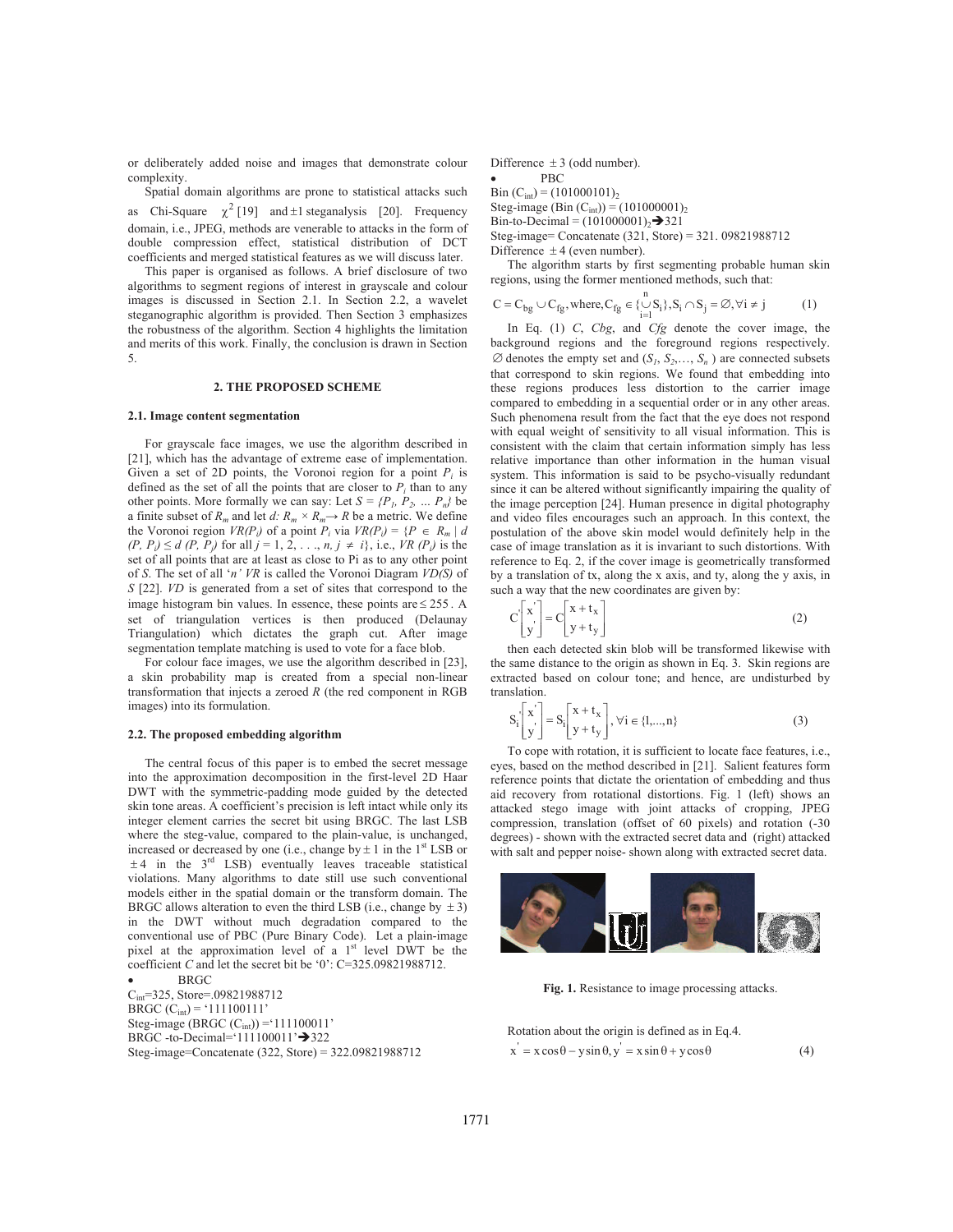The angle  $\theta$  will be determined from the elliptical model formed by face blob. If the attacked image is rotated in the opposite direction with the same angle, i.e.,  $\theta' = -\Delta\theta$  caused by the attack, the method will be able to restore the angle and will have the coordinates as shown in Eq.5.

$$
x' = x, y' = y \tag{5}
$$

Eq. 5 is used where embedding occurs in the neutralised orientation where  $b_{axis} \perp x_{baseline}$  ( $b_{axis}$  denotes the major axis in a face ellipse). However, the encoder has 359 choices for the angle as expressed in Eq. 6.

 $\theta^{'} = \theta \pm \alpha$ 

(6)

where  $\alpha \in \{1, 2, \ldots, 359^{\circ}\}\$  denotes an agreed upon scalar which can form another optional secret key as shown in Fig 2. Note that, for simplicity,  $\alpha$  here belongs to the discrete space while in practice is continuous. However, the use of discrete values is encouraged in order to minimise the errors in the recovered bits.



# 数据数据数据数据 This person is happy

**Fig. 2.** (left) stego wrongly de-rotated to  $\theta = -183$  and the retrieved data, (right) stego correctly de-rotated to  $\theta = -184$  and the retrieved data.

In addition to this, the algorithm yields a robust output against reasonable noise attacks and translation. Robustness against noise is due to the embedding in the 1<sup>st</sup>-level 2D Haar DWT (Discrete Wavelet Transform).

Algorithms based on DWT experience some data loss since the reverse transform truncates the values if they go beyond the lower and upper boundaries, i.e., 0-255. Knowing that human skin tone resides along the middle range allows us to embed in the DWT without worrying about the truncation. In the case of colour images, this would leave the perceptibility of the stego-image virtually unchanged since the changes made in one component of the  $YC_bC_r$  will be spread evenly among the *RGB* colours when transformed back. We choose wavelets over DCT (Discrete Cosine Transform) because: the wavelet transform mimics the Human Vision System (HVS) more closely than DCT does; visual artefacts introduced by wavelets coded images are less evident compared to DCT because the wavelets transform does not decompose the image into blocks for processing.

## **3. STEGANALYSIS AND VISUAL PERCEPTIBILITY**

In the frequency domain, Pevny and Fridrich [25] developed a multi-class JPEG steganalysis system that comprises of DCT features and calibrated Markov features, which were then merged to produce a 274-dimensional feature vector. This vector is fed into a Support Vector Machine (SVM) multi-classifier capable of detecting the presence of Model-Based steganography, F5, OutGuess, Steghide and JP Hide&Seek.

 Initially, we thought of reducing the complexity of the 274-D vector by retaining only the most contributing features using Principal Component Analysis (PCA) but opt not to go for that as we found a comment against such procedure in [26]. We created features derived from 200 images demonstrating different structural complexities obtained using various digital camera models in addition to images downloaded from the Internet. We generated another 200 stego-images using the same set and similarly obtained their features. Then we created a feed-forward back-propagation network instead of SVM to act as a classifier and we fed into it the 400 feature vectors. An independent testing set comprising 80 images was used to simulate the network. The result confirms that the proposed scheme can overcome detection using this attack. A surprising observation was that the detection rate was slightly better when the payload was small unlike when the full skin area was used. The reported detection probability is still within a random guessing range: sim(net, Set\_Small) => 36.8421%, sim(net,Set\_Full)=> 31.5789%.

The second attack, namely  $\pm 1$  steganalysis, can not be accomplished since the embedding changes do not produce this effect, see Fig 3 which contrasts our algorithm to S-Tools which is prone to this kind of attacks.



Fig. 3. Changes after embedding, (top) S-Tools'  $\pm 1$  embedding fingerprint (bottom) the proposed method.

## **4. LIMITATIONS AND MERITS**

The first thing that comes to one's mind is the limited payload available by targeting skin regions. Extending this method to video files would be a possible remedy. However, a steganographer may choose to consider the entire image for embedding, and then detecting skin area would reduce to just providing the desired